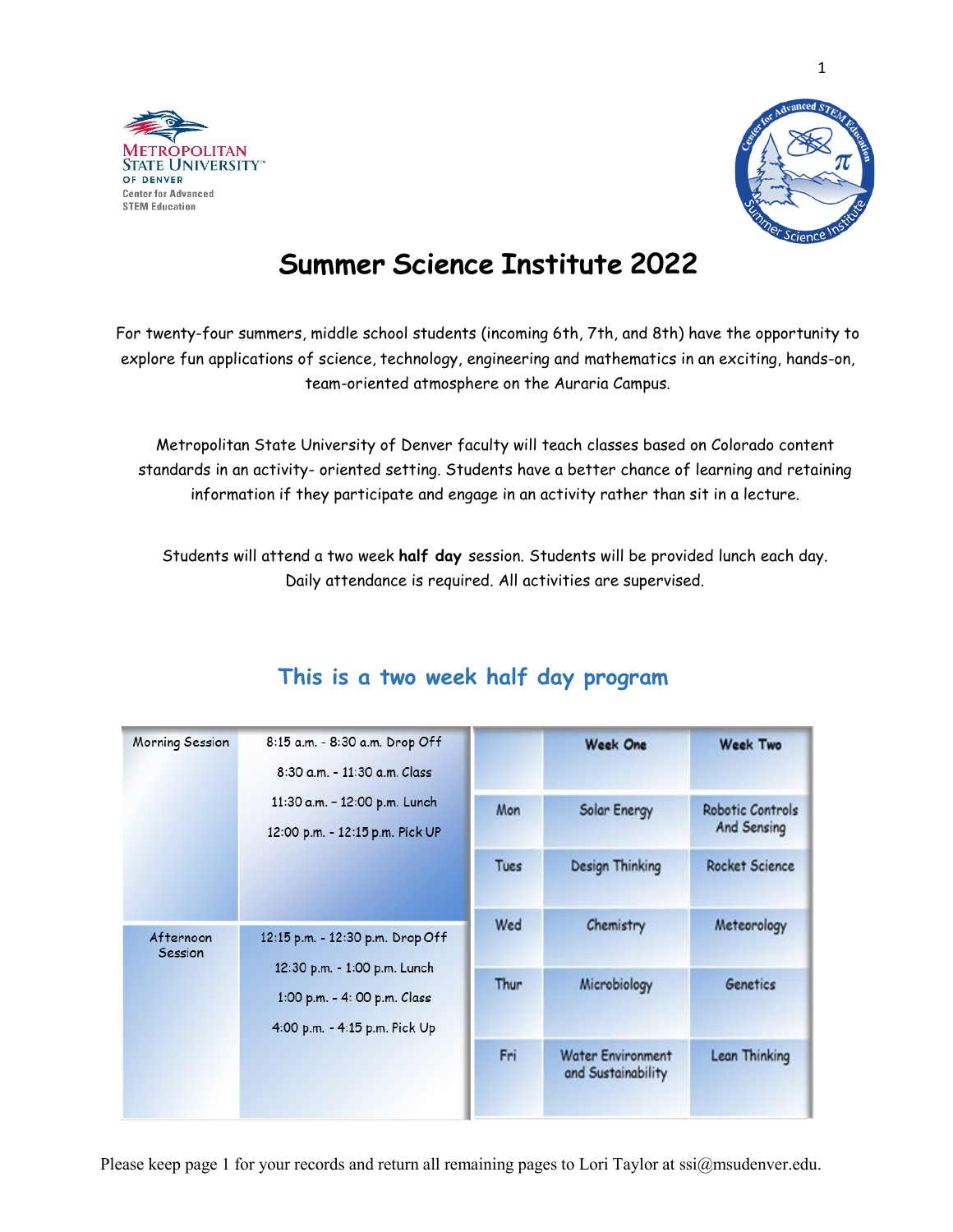Please complete the application and contract and send it along with your payment of \$400.00 to the address on page 10. Make checks payable to MSU Denver.

*A \$40 fee will be assessed for any check returned due to non-sufficient funds.*

## Summer Science Institute 2022 Session Dates

Please indicate first choice with "1", second choice with "2" (Your session will be chosen on availability. You may not always get your 1st choice.)

Session 1: June 6 – June 17

| <b>Morning Session</b> |                                  |
|------------------------|----------------------------------|
|                        | $8:30-11:30$ Lunch $11:30-12:00$ |
| <b>Preference:</b>     |                                  |

Session II: June 6 – June 17

**Afternoon Session** Lunch 12:30-1:00 1:00-4:00 **Preference: \_\_\_\_\_\_\_\_\_\_\_\_\_\_\_\_**

Session III: June 20 – July 1



#### **Morning Session**

8:30–11:30 Lunch 11:30–12:00 **Preference: \_\_\_\_\_\_\_\_\_\_\_\_\_\_\_\_**

Session IV: June 20 – July 1

#### **Afternoon Session**

Lunch 12:30-1:00 1:00-4:00

**Preference: \_\_\_\_\_\_\_\_\_\_\_\_\_\_\_\_**

Session V: July 11 – July 15

|                    | <b>Morning and Afternoon Session</b> |
|--------------------|--------------------------------------|
| $8:30 - 4:00$      | Lunch 12:00-12:30                    |
| <b>Preference:</b> |                                      |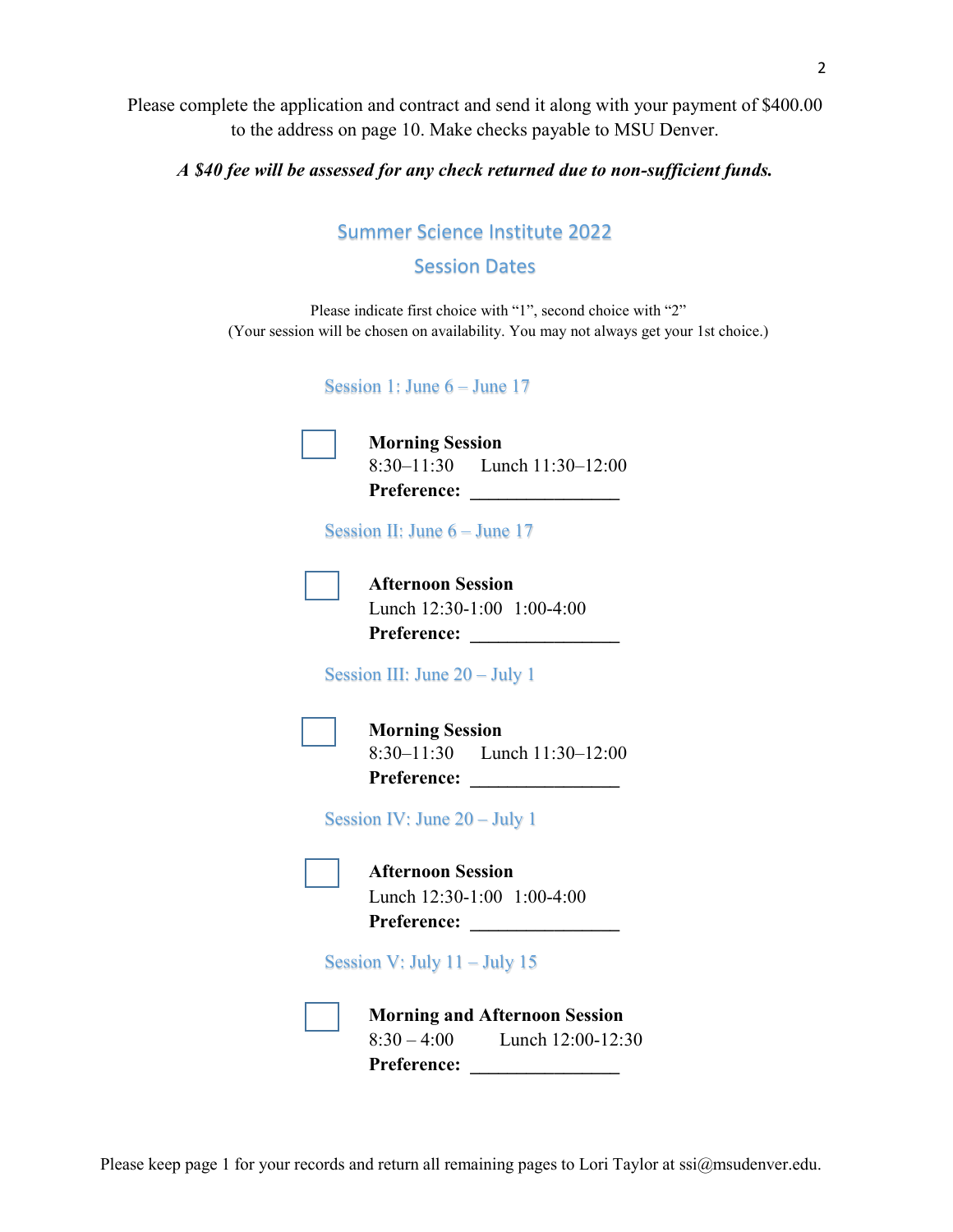# **APPLICATION AND CONTRACT AGREEMENT**

# **Behavioral Guidelines**

In order to create a rewarding and successful Summer Science Institute, student behavioral guidelines must be followed. This contract explains what is expected of student during the two-week program.

- a. Students are expected to follow instructions from instructors and camp counselors.
- b. Students are to remain in the classroom or designated area with other students and counselors at all times.
- c. Students will be responsible for working carefully, safely, and cooperatively with others. In addition, students will immediately inform the Director/staff/camp counselors of any concerns for personal safety.
- d. Please do not bring any money with you. Lunch and snacks will be provided.
- d. Students are expected to act in an orderly manner at all times.
- e. Please do not bring any money with you, lunch and snacks will be provided.
- f. Students who bring valuables do so at their own risk (such as jewelry, cells phones). If student does bring a cell phone, they are expected to keep their cell phone on vibrate while at the program.
- g. Students will be considerate of speakers, faculty/instructors, facilities, and other students. **Disruptive and inconsiderate behavior (including actions and/or language) will not be permitted and the student will be asked to leave the camp.**
- h. Bullying is not tolerated. A student who participates in bullying will be asked to leave the camp.
- i. Follow all required health protocols (page 4). Not following health protocols will result in the participant being asked to leave the camp.

# **Disciplinary Procedures**

If the student is not behaving according to the guidelines, they will be removed from the class and spoken to about their behavior. The parent will be made aware of the situation. If the student's behavior does not improve, the student will be asked to leave the program.

#### **Your signature is your acknowledgement that you understand the rules and are willing to adhere to the behavioral guidelines.**

Student Name:

Student Signature:

Parent/Guardian Signature: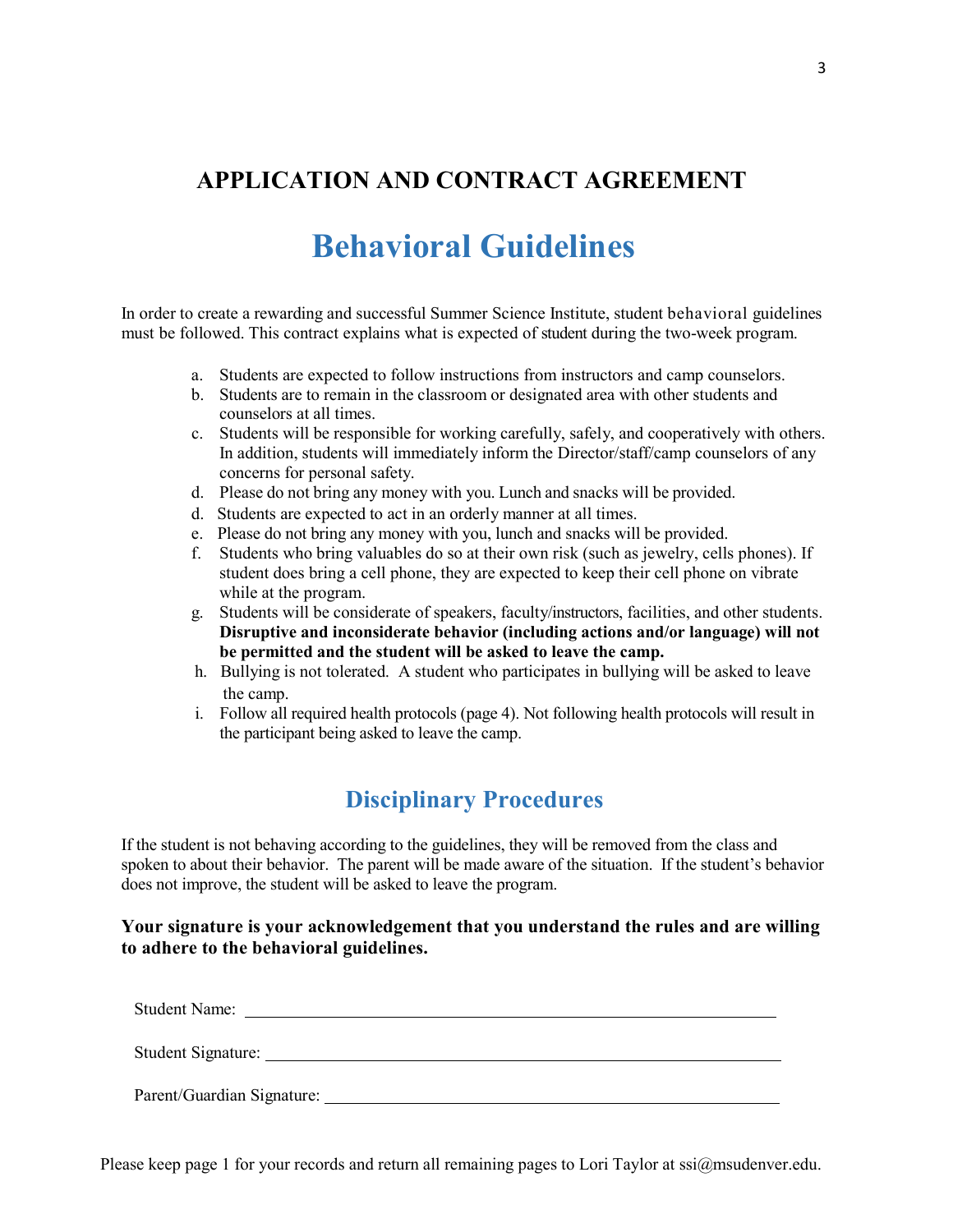## **COVID 19 Health Protocols and Self-Assessment Agreement**

#### **You Agree to Follow the Health COVID 19 Protocols:**

These protocols are to protect the health and safety of all persons on the Metropolitan State University of Denver campus.

- Perform a health assessment daily before coming to campus (see below).
- Wear a mask **if required** on campus when in the presence of others (Bandanas and buffs are not acceptable face coverings).
- Wash your hands frequently or use hand sanitizer on the way in and out of buildings.
- Maintain physical distancing of at least six feet **if required**.
- Comply with occupancy limits posted on elevators; maintain physical distancing if using the stairs **if required**.

#### **You Agree to the Following Required Daily Health Assessment:**

Each member of the campus community is required to perform this self-assessment prior to leaving home. If you are not feeling well or have any of the following symptoms, please do not come to campus.

#### **Do you have any of the following symptoms?** Yes or No

- Fever or elevated body temperature (100.4 or higher)
- New cough
- Shortness of breath or difficulty breathing
- Runny nose
- Headache
- Sore throat
- Muscle pain/body aches
- Nausea/vomiting/diarrhea
- Loss of taste or smell
- Chills and/or repeated shaking with chills
- Have you had direct contact with a person with Covid-19 in the past 14 days?
- In the last two weeks, have you worked or volunteered at a health care facility?
- Were you diagnosed with a positive case of Covid-19 in the past 30 days?

By your signature, you agree to each statement above and release Metropolitan State University of Denver from any and all liability for unintentional exposure or harm due to COVID-19.

Name of Student

Parent or Guardian Signature Date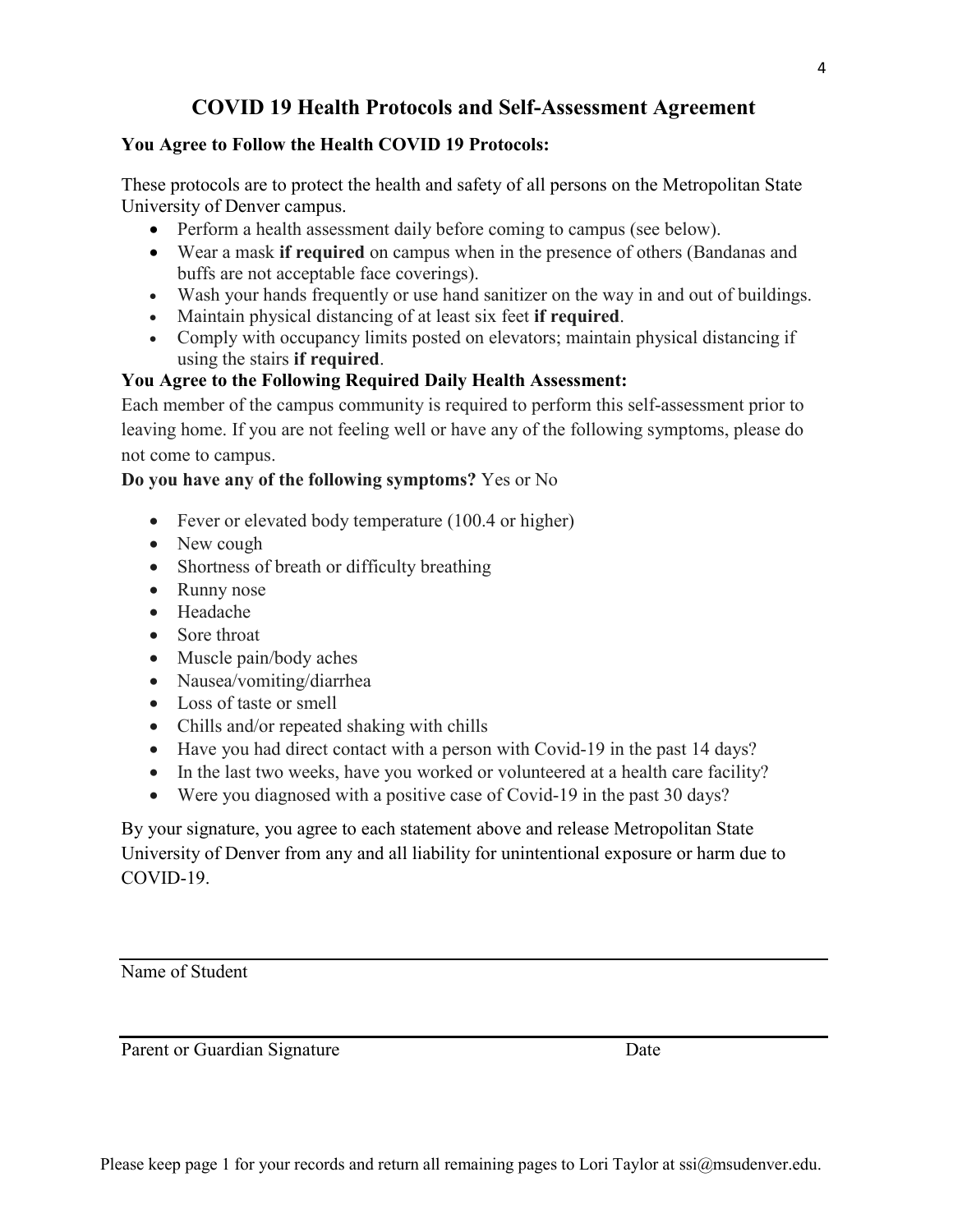### **Student Information**

| Name of Student:                                                                                                                                                                                                               |
|--------------------------------------------------------------------------------------------------------------------------------------------------------------------------------------------------------------------------------|
| Male $\Box$ Prefer Not to Answer<br>Gender: Female                                                                                                                                                                             |
| Birthdate: No. 1996. The Second State of the Second State of the Second State of the Second State of the Second State of the Second State of the Second State of the Second State of the Second State of the Second State of t |
| Please check one of the following:                                                                                                                                                                                             |
| American Indian<br>Alaskan Native<br>African American                                                                                                                                                                          |
| Hispanic<br>Multi-Racial<br>Caucasian<br>Asian                                                                                                                                                                                 |
| Prefer Not to Answer                                                                                                                                                                                                           |
|                                                                                                                                                                                                                                |
|                                                                                                                                                                                                                                |
| School: <u>Contract Communication</u>                                                                                                                                                                                          |
|                                                                                                                                                                                                                                |
|                                                                                                                                                                                                                                |
|                                                                                                                                                                                                                                |
| Do vou qualify for free or reduced lunch?                                                                                                                                                                                      |
| Yes <sup> </sup><br>N <sub>o</sub><br>Prefer Not to Answer                                                                                                                                                                     |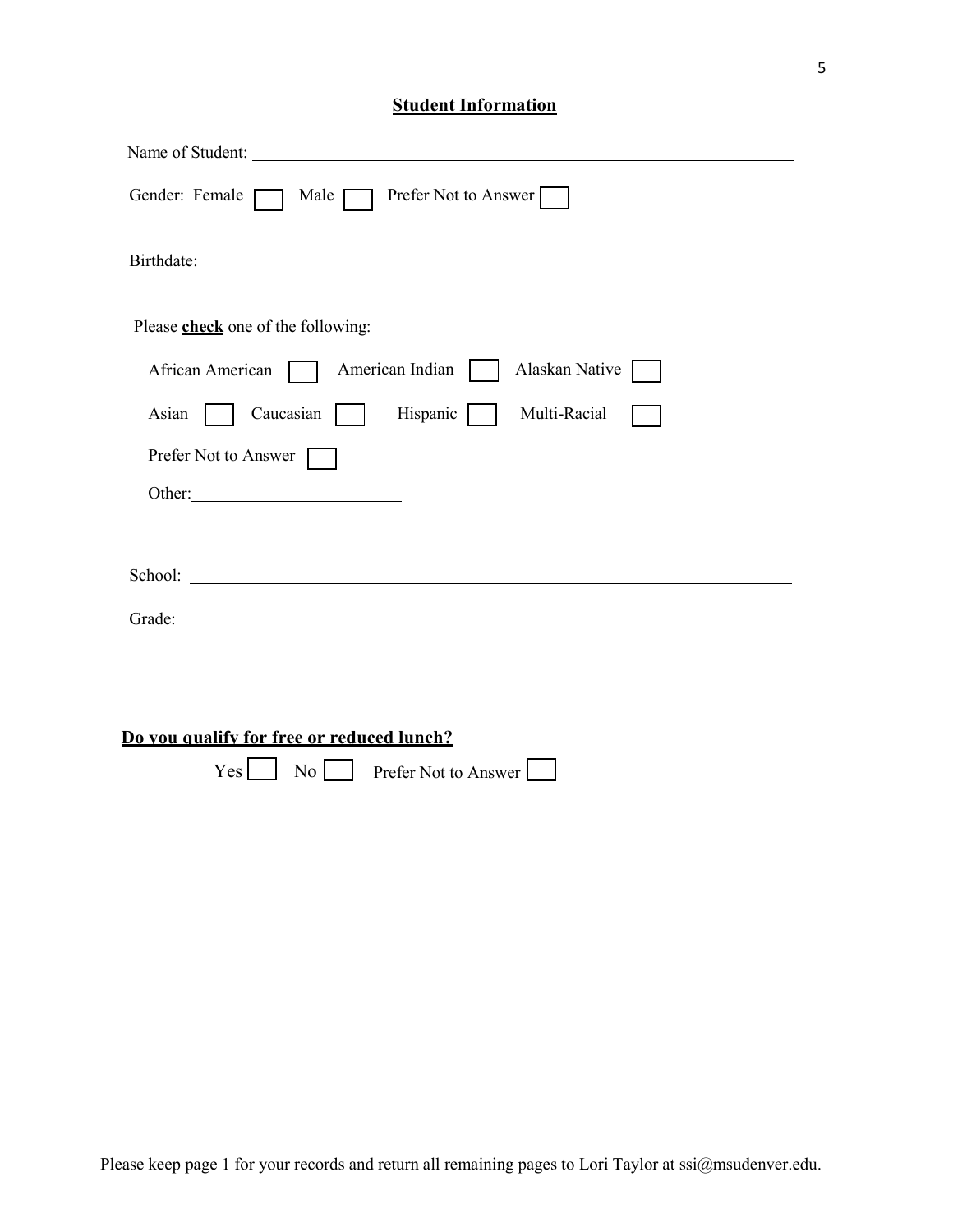| <b>Emergency Contact Information</b>                                                                                                 |
|--------------------------------------------------------------------------------------------------------------------------------------|
| Parent/Guardian:                                                                                                                     |
|                                                                                                                                      |
|                                                                                                                                      |
|                                                                                                                                      |
|                                                                                                                                      |
| Primary Number: (c) $\Box$ (h) $\Box$ (w) $\Box$                                                                                     |
| Secondary Number: $(c)$ (h) (w) $\Box$                                                                                               |
|                                                                                                                                      |
| Person to contact if parents cannot be reached                                                                                       |
|                                                                                                                                      |
| Primary Number: (c) $\boxed{\phantom{a}}$ (h) $\boxed{\phantom{a}}$ (w) $\boxed{\phantom{a}}$                                        |
| Person(s) to whom the student may be released if different from the listed<br>parent/Guardian:                                       |
| $\left( 1\right)$ (2)                                                                                                                |
| <b>Statement of Student's Health</b>                                                                                                 |
| A. Are there any known allergies of which we should be advised?                                                                      |
| B. Is the student currently taking any medication or under medical supervision?<br>If yes, please explain:                           |
| C. Is the student on a special diet?<br>If yes, please explain:                                                                      |
| D. Are there any special needs of which we should be advised that are not covered on this<br>form? If yes, please explain in detail: |
|                                                                                                                                      |
| How Did You Hear About Our Summer Science Program?                                                                                   |
| School Other:   Website<br>Friends<br>SSI Brochure                                                                                   |
| Please Specify                                                                                                                       |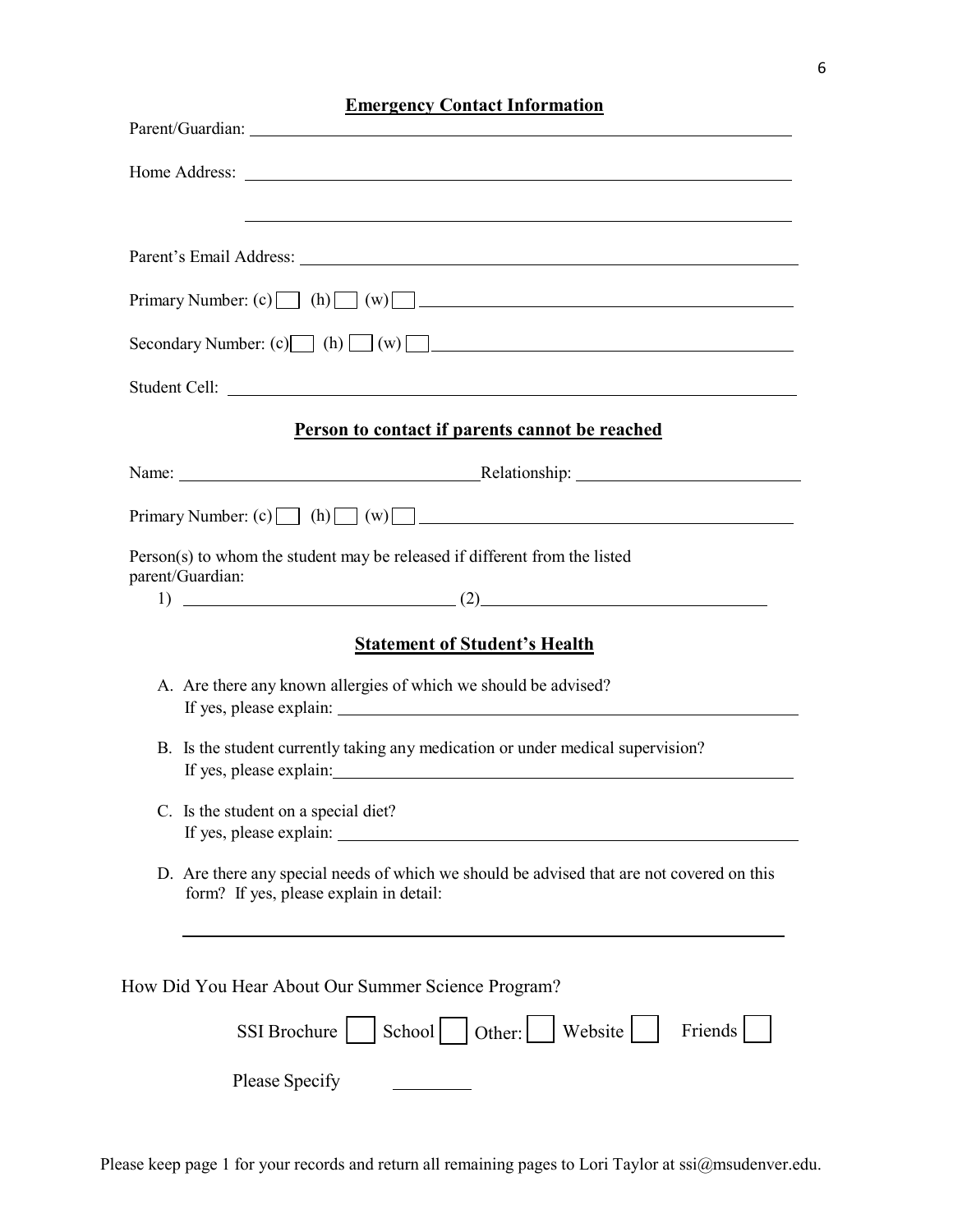#### **Hold Harmless Accident**

I understand, as an individual voluntary participant, hereinafter referred to as "Participant", in the Center for Advanced STEM Education (CASE) **Summer Science Institute** Program, hereinafter referred to as the "Program" does hereby agree to assume all risk of personal injury or loss, bodily injury including death, damage or loss or destruction of any personal property occurring in connection with or arising out of participation of the Program.

By my signature, I hereby recognize and acknowledge that there are certain risks inherent in participation in the Program, which I voluntarily accept and assume. I hereby also agree to hold harmless, release and forever discharge, CASE and the Regents of Metropolitan State University of Denver, its officers, agents, administrators, employees and students from and against any and all claims, demands, costs and expenses including attorney's fees, arising out of or in any way connected with any bodily injury sustained by me or any liabilities related to any such injury or loss.

I hereby agree to acquire, read and abide by all the regulations for conduct as provided for participation in the program.

**Notice: This is an important document:** Please read carefully before signing and consult a legal advisor should you have any questions regarding the meaning/ implications of this document.

Student Name:

Student Signature:

Parent/Guardian Signature: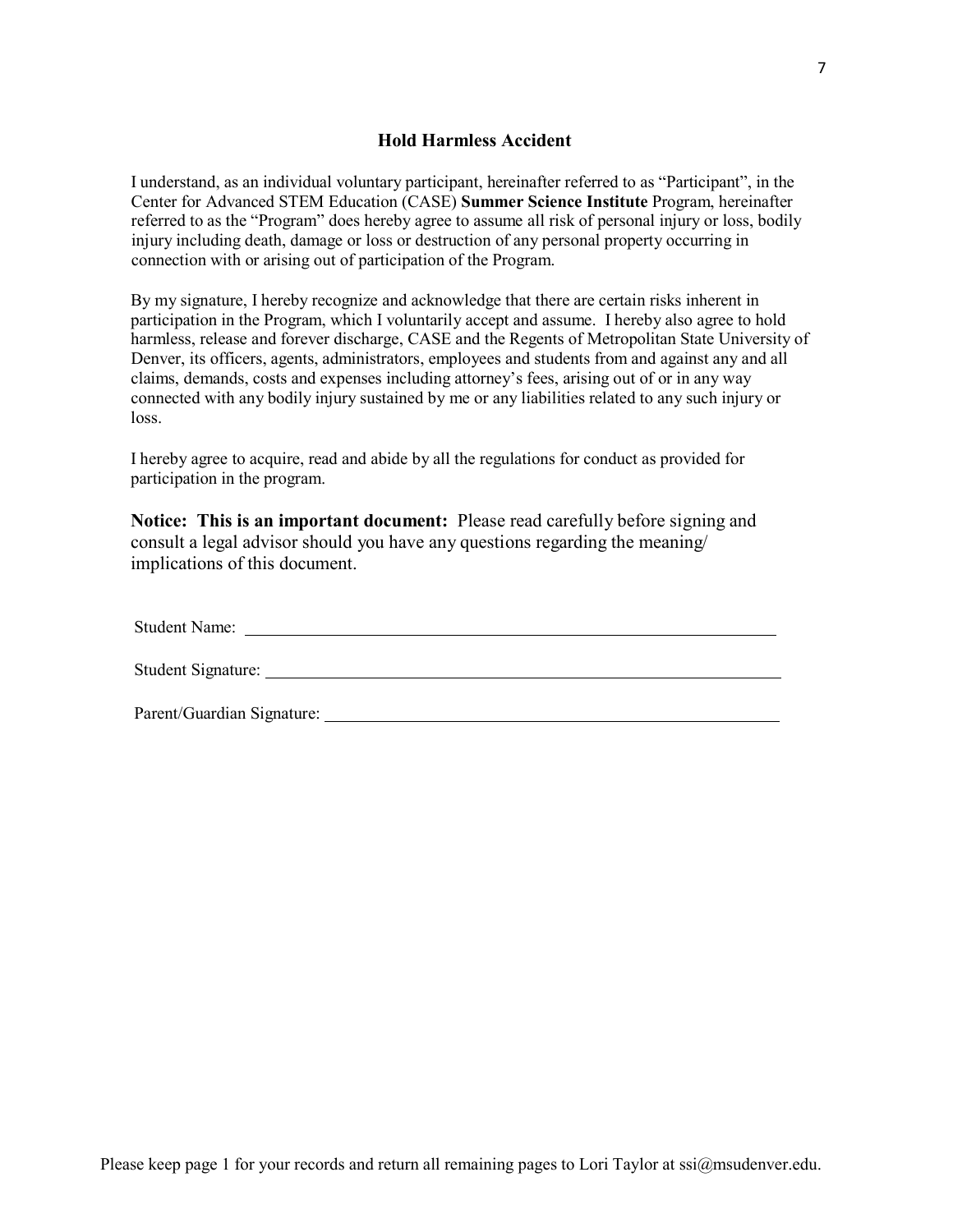#### **METROPOLITAN STATE UNIVERSITY OF DENVER Center for Advanced STEM Education Photography/Image Release**

I give my permission for Metropolitan State University of Denver, Center for Advanced STEM Education to use my photograph/image in any official publication of the College, including, but not limited to, multimedia productions such as television, video, the MSU Denver website, etc. and I release all rights to the aforementioned photograph/ image. I also understand that I will not be compensated monetarily for my time or for the use of my image.

| Summer Science Institute 2022 | Summer 2022              |  |
|-------------------------------|--------------------------|--|
| Project /Event                | Date                     |  |
| Camp Counselors/Instructors   | <b>MSU Denver Campus</b> |  |
| Photographer                  | Location                 |  |
| <b>Name of Student</b>        |                          |  |

| <b>Parent or Guardian Signature</b> | Date |
|-------------------------------------|------|
|                                     |      |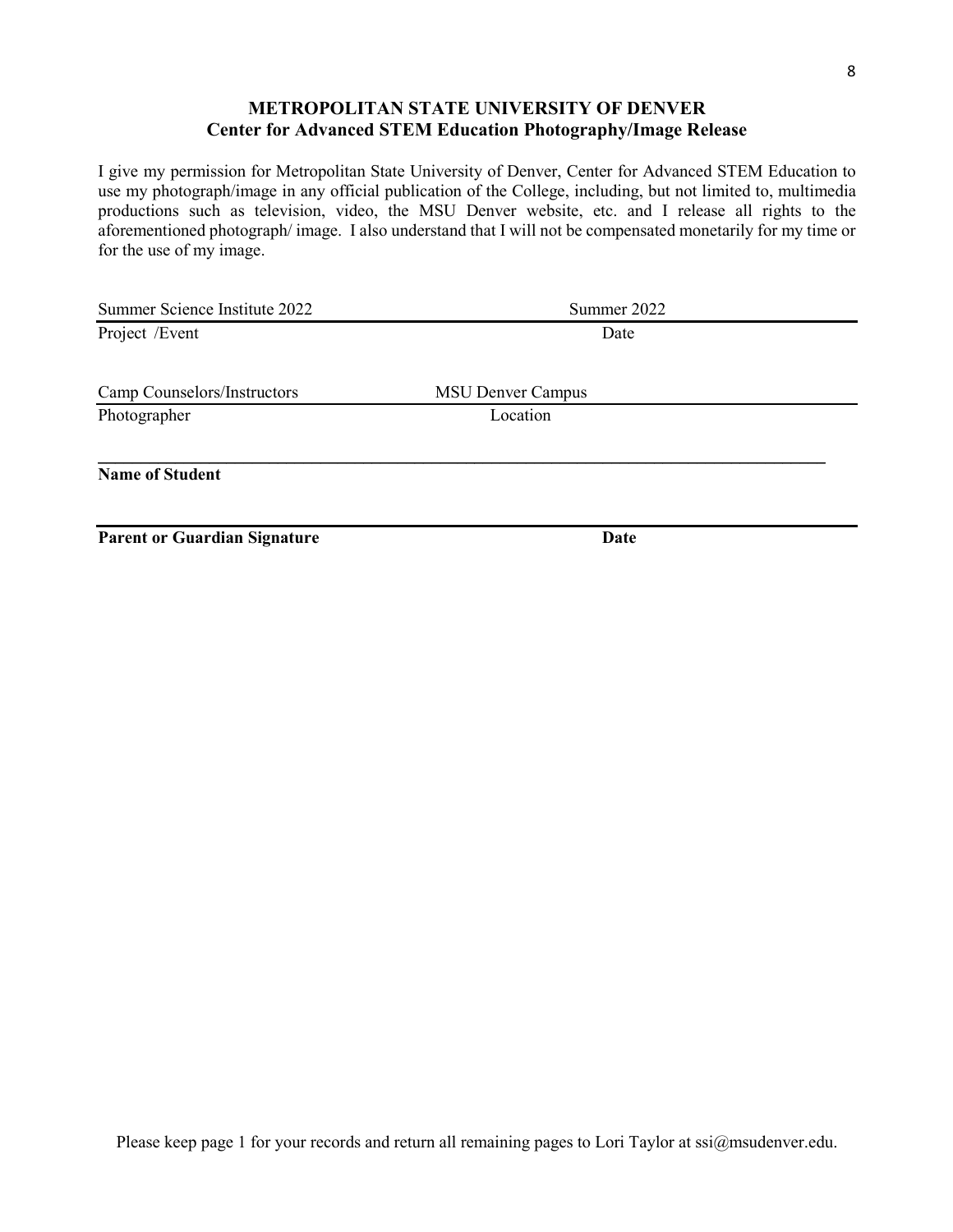#### **Email Contact Release METROPOLITAN STATE UNIVERSITY OF DENVER Center for Advanced STEM Education**

I give my permission for Metropolitan State University of Denver, Center for Advanced STEM Education to contact me through email with a short survey on my child's interest in STEM after attending the Summer Science Institute.

Summer Science Institute 2022

Project /Event

Name of Student

Parent or Guardian Signature Date